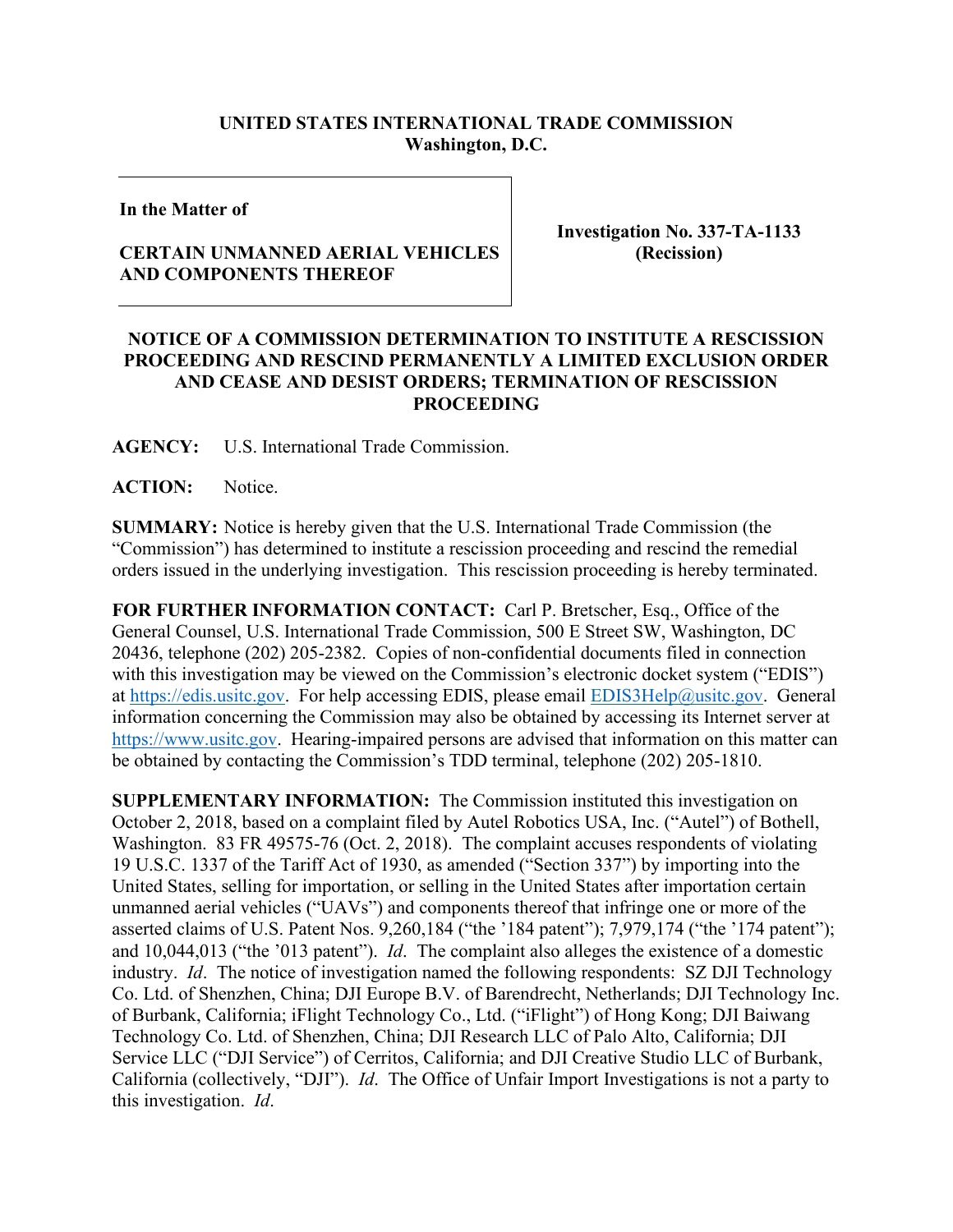On March 2, 2020, the presiding Chief Administrative Law Judge ("CALJ") issued a combined Initial Determination on Violation of Section 337 ("ID") and Recommended Determination ("RD") on Remedy and Bonding, finding a violation of Section 337 by way of infringement of the '184 patent but no violation with respect to the '174 patent or '013 patent.

On May 29, 2020, while the parties' petitions for review were still pending before the Commission, respondents' counsel filed a letter with the Commission attaching four recent Final Written Decisions by the Patent Trial and Appeal Board ("PTAB") of the U.S. Patent and Trademark Office, finding the challenged claims of the '184, '174, and '013 patents, including the claims asserted in this investigation, to be unpatentable. *See, e.g., SZ DJI Technology Co. v. Autel Robotics USA LLC*, Case IPR2019-00343, Final Written Decision Finding All Challenged Claims Unpatentable (PTAB May 21, 2020), *on appeal sub. nom.*, *Autel Robotics USA LLC v. SZ DJI Technology Co.*, Appeal No. 20-1987 (Fed. Cir.) ("Appeal No. 20-1987").

On June 8, 2020, the Commission issued a notice stating that it had determined to partially review certain findings relating to the '184 patent, including the impact, if any, of the PTAB's Final Written Decision finding the '184 patent claims unpatentable. Comm'n Notice at 2-3 (June 9, 2020). The Commission determined not to review the ID's findings that there is no violation with respect to the '174 patent or '013 patent. *Id*.

On August 20, 2020, the Commission affirmed that DJI violated Section 337 by way of infringing claims 1 and 2 of the '184 patent. Comm'n Notice at 3 (Aug. 20, 2020) ("Comm'n Notice"); Comm'n Op. at 8-21 (Aug. 20, 2020) ("Comm'n Op."). Having found a violation of Section 337, the Commission determined that the appropriate remedy is: (a) a limited exclusion order prohibiting the importation of UAVs and components thereof that are covered by claims 1 or 2 of the '184 patent; (b) cease and desist orders against respondents iFlight and DJI Service; and (c) set a bond in the amount of 11.5 percent of the entered value of the excluded products imported during the period of Presidential review (19 U.S.C. 1337(j)). *See* Comm'n Notice at 3; Comm'n Op. at 26-34. The Commission determined that the public interest factors enumerated in Section 337(d)(1) and (f)(1) do not preclude issuance of the limited exclusion order or cease and desist orders. *Id.* The Commission, however, determined to suspend enforcement of the limited exclusion order, cease and desist orders, and bond provision pending final resolution of the PTAB's Final Written Decision regarding the '184 patent. *See* Comm'n Notice at 4; Comm'n Op. at 35-38.

On October 16, 2020, Autel filed a notice of appeal of the Commission's final determination, including its determination to suspend enforcement of its remedial orders. *See Robotics USA, LLC v. ITC*, Appeal No. 21-1082 ("Appeal No. 21-1082"). On November 25, 2020, DJI filed a notice of a cross-appeal of the Commission's final determination. *See SZ DJI Technology Co. Ltd. v. ITC*, Appeal No. 21-1363 ("Appeal No. 21-1363"). On December 16, 2020, the Federal Circuit consolidated the appeals, designating Appeal No. 21-1082 as the lead case.

On August 16, 2021, Autel and DJI filed a joint motion to voluntarily dismiss their appeal and cross-appeal. *See Autel Robotics USA LLC v. Int'l Trade Comm'n LLC*, Appeal Nos. 2021-1082, -1363, Joint Stipulation to Dismiss Appeals (Aug. 16, 2021). The Federal Circuit